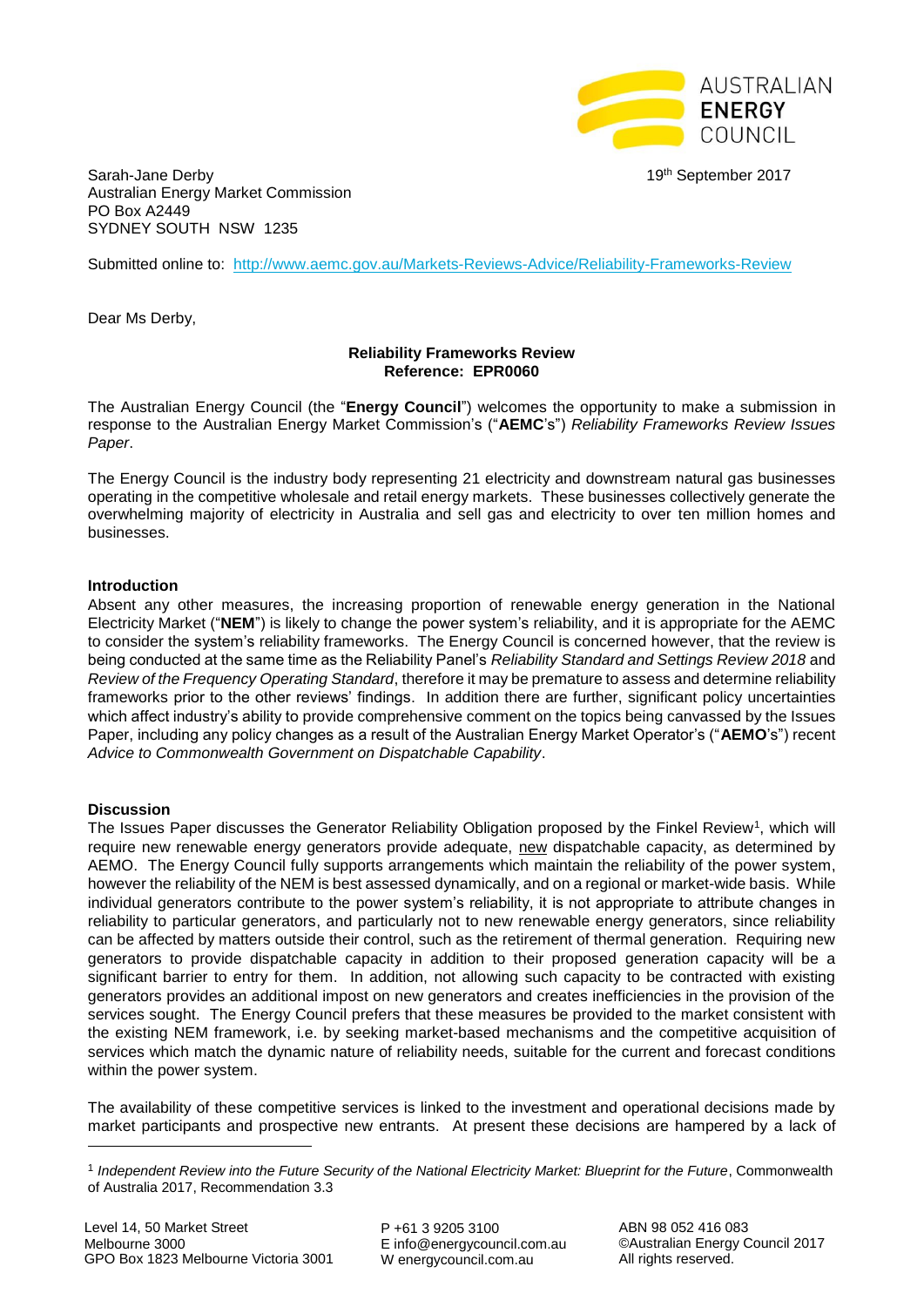certainty regarding government intentions. The most important thing which can be done to improve investment certainty and ultimately maintain power system security is for the Commonwealth Government to provide longterm policy stability and State Governments to avoid uncoordinated market interventions.

The *Non-scheduled Generation and Load in Central Dispatch Draft Rule Determination* dated 20th June 2017 acknowledged<sup>2</sup> that the outlook for generation capacity in the NEM is "a reduction in large non-intermittent generators". The reduction in large non-intermittent generators is significant, with 5,000MW of coal-fired generation having left the market since 2012. Understandably, this has created difficulties for AEMO in maintaining forecasting accuracy, particularly as it is still using a limited 20 year-old neural network model<sup>3</sup>. The Energy Council believes that the diminution of accuracy may compromise reliability, but AEMO's programme to improve its forecasting processes (for example, its *Visibility of Distributed Energy Resources* project) will significantly assist in ensuring that reliability will remain within the standard.

At Section 7.4.2 of the Issues Paper the AEMC observed that directions and *National Electricity Rules* Clause 4.8.9 instructions are not as efficient as the Reliability and Emergency Reserve Trader. The Energy Council agrees with this observation and supports the AEMC considering these provisions in its review. The AEMC should also consider whether the absence of compensation for market participants so directed is equitable, particularly if such services are to be called upon more frequently in the future.

Section 5.1.2 of the Issues Paper discusses ways in which the power system could best accommodate fluctuations in supply due to the prevalence of variable renewable energy sources. Flexible generation sources are able to increase or decrease output based on variable market fluctuations. Adequate consideration should be given to valuing flexible generation appropriately, as these sources will be increasingly relied upon as the market changes.

Section 6.1 of the Issues Paper considers the Wholesale Spot Market Framework and discusses day-ahead markets. The Energy Council cautions against the AEMC considering possible mechanisms before it has determined the problem which needs to be solved, and assessed the costs currently being borne by industry and customers. The *Five Minute Settlement Draft Determination* dated 5th September 2017 has recommended that a rule change be made to come into effect on 1<sup>st</sup> July 2021 which will align operational dispatch and financial settlement at five minutes. In its Draft Determination the AEMC identified that "there are potential risks to system security and reliability with the introduction of five minute settlement"<sup>4</sup>. It is inappropriate and premature for the Reliability Frameworks Review to conduct its assessment and make a recommendation without considering how it will change once Five Minute Settlement comes into effect. The Energy Council would also argue that this assessment cannot be conducted hypothetically, but must wait until evidence of the new market's operations has been gathered.

At Section 7.3.3 the Issues Paper also discusses ways of improving the operation of the Reliability and Emergency Reserve Trader, and alleges that "The very short lead times limits *(sic)* the scope of RERT providers and *potentially leads to higher prices*" [emphasis added]. The Energy Council rejects this suggestion and submits that saying so is at odds with the AEMC's *Extension of the Reliability and Emergency Reserve Trader Rule Determination* dated 23rd June 2016, which found that by increasing the timeframe that the market can respond to a projected reserve shortfall, and ensuring that AEMO can only act closer to real time, potential market distortions would be minimised.

 $\overline{a}$ 

<sup>2</sup> pp. 24-25

<sup>3</sup> *Ibid*., p.45  $4$  p.4